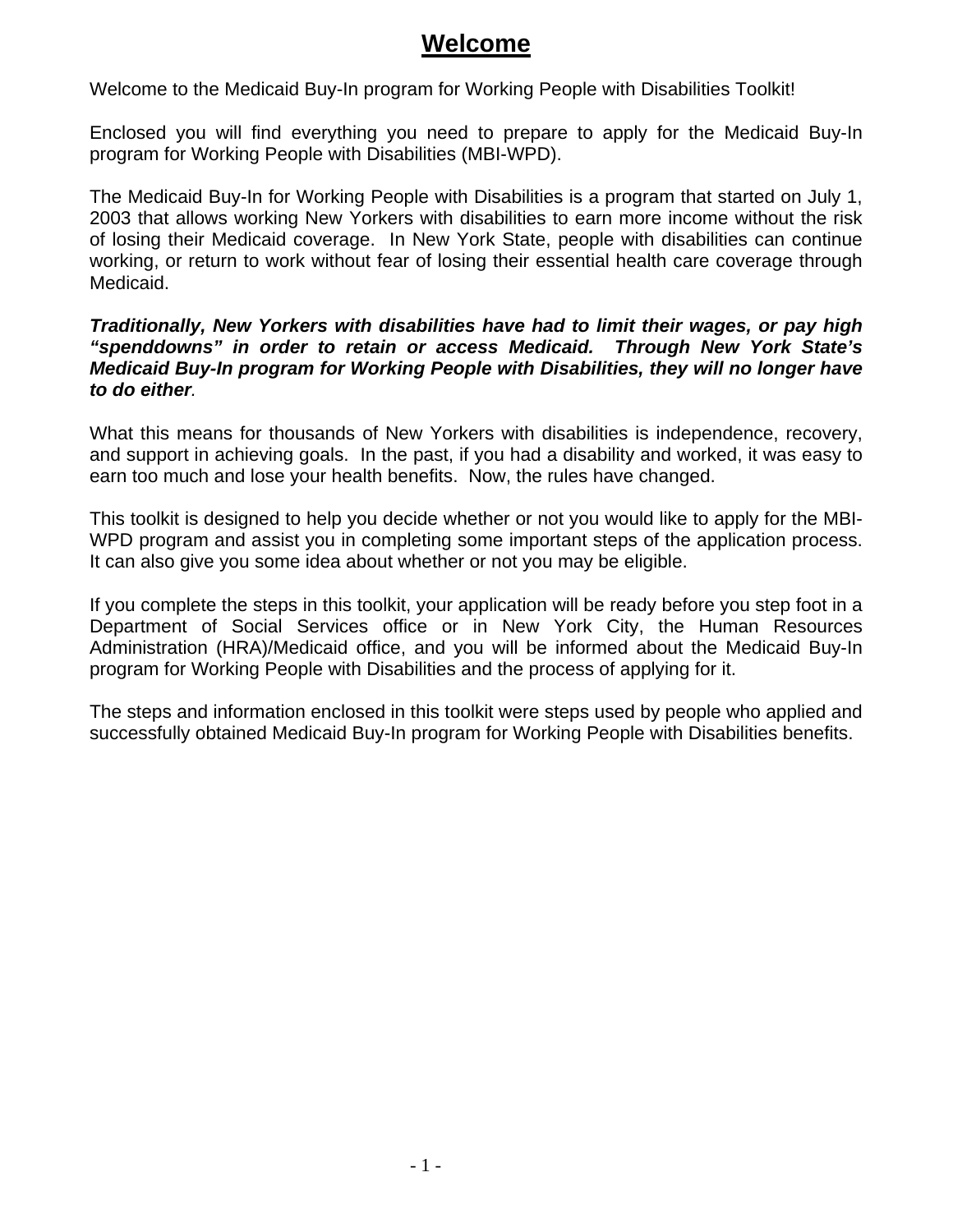# **Section 1: Learn About the Program**

## **Frequently Asked Questions**

#### *Why is the Medicaid Buy-In program for Working People with Disabilities important?*

According to a national survey, the #1 reason that people with disabilities gave for not working was fear of losing their essential medical benefits. This program allows people to keep their benefits, meet their medical needs and to continue working. Medicaid coverage is more comprehensive than many other programs including private health insurance. Medicaid covers the medical costs of prescriptions, long-term care, and ongoing medical supplies. Medicare and some private health insurance companies do not cover all of these costs.

#### *Why is it called the Medicaid Buy-In program for Working People with Disabilities?*

The term "Buy-In" is used because you are *buying in* (paying a premium) to the Medicaid program. If your net available income is below 150% of the Federal Poverty Level (FPL), you will not have to pay any premium to get Medicaid through the MBI-WPD program. If your net available income is at least 150% but at or below 250% of the FPL, you will have to pay a premium to obtain your Medicaid through the MBI-WPD program. However, New York State is not collecting premiums at the present time.

#### *What is the difference between the Basic Group and the Medical Improvement Group?*

For both groups you must meet the age, work, citizenship or satisfactory immigration status, residency, income and resource requirements. Additionally, for the Basic Group you must have certification of a disability. To be eligible for the Medical Improvement Group, you must have lost eligibility under the Basic Group due to medical improvement. In the Medical Improvement Group, you must be working a minimum of 40 hours per month at no less than federal minimum wage.

#### *What is considered work?*

Work is any activity for which you receive payment. This can be full time or part time. You can even be self-employed.

## *How much money do I have to make in order to apply?*

Under the Basic Group of the MBI-WPD program, there are no requirements on how many hours you work, or how much you are being paid. Under the Medical Improvement Group, you must work a minimum of 40 hours per month earning at least the federal minimum wage.

#### *Can I get Medicaid through the Medicaid Buy-In program for Working People with Disabilities if I get Social Security Disability Insurance (SSDI) benefits?*

If you are working, and meet all of the other eligibility requirements, yes, you can get the Medicaid Buy-In program for Working People with Disabilities.

#### *How come 250% of the Federal Poverty Level is approximately \$27,225 \*, yet I can earn up to \$55,476\*?*

When you apply for the MBI-WPD program, your income is put through a budgeting methodology used by the Social Security Administration. In that test, there are deductions from both your earned and unearned income. During this process, much more of your earned income is deducted in order to attain your net available income, while very little is deducted from your unearned income. This allows people to work more, and still keep their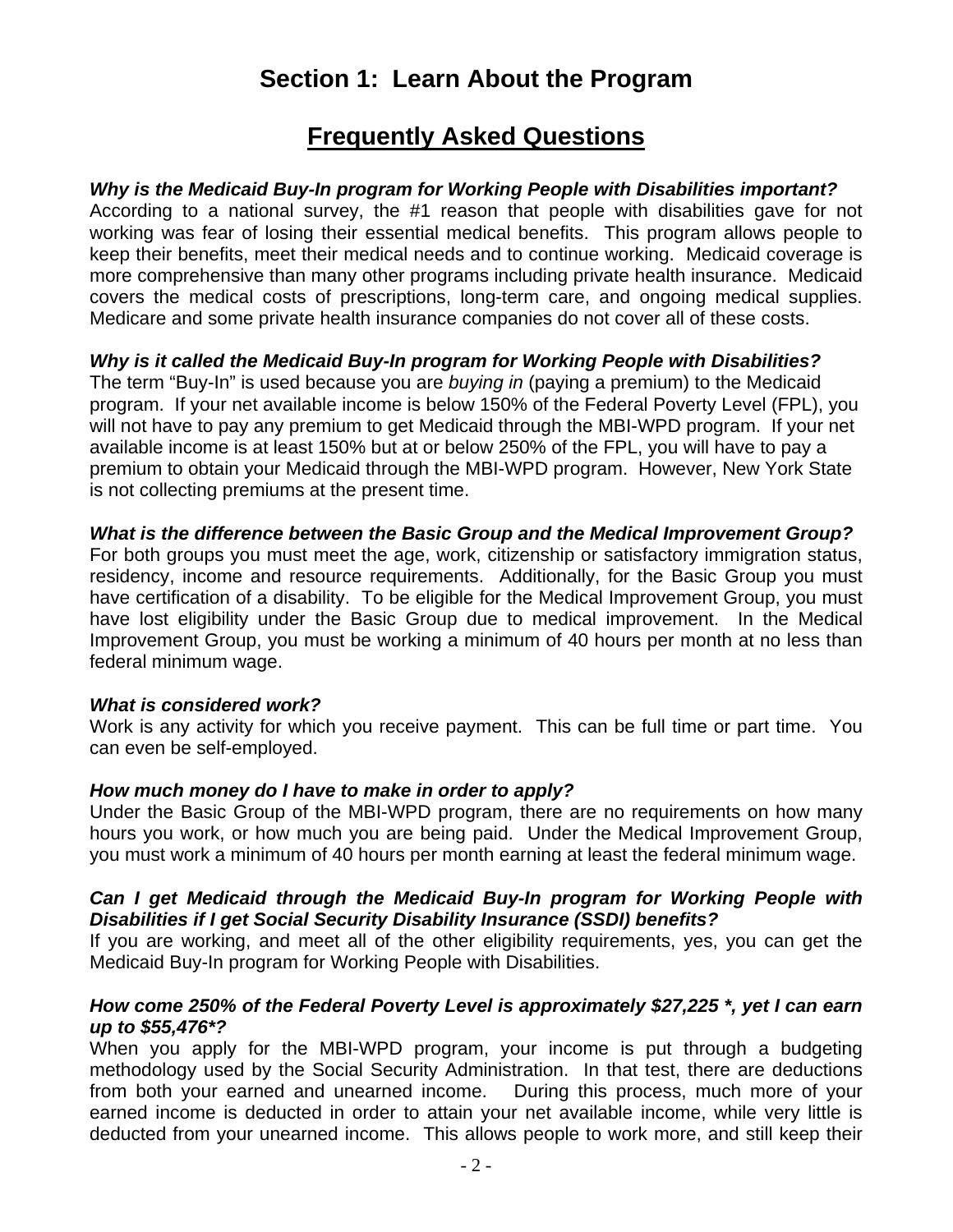benefits. If all of your income comes from earned income, you can earn up to \$55,476 \* gross. If most of your income is unearned, then you would only be able to make \$27,225\* per year to qualify.

\*The dollar amounts quoted are the Federal Poverty Levels for 2011; these amounts change annually.

#### *Will I have to pay Medicaid co-pays and deductibles?*

All of the standard Medicaid co-pays and deductibles apply with the Medicaid Buy-In program for Working People with Disabilities.

## *Is this the same as the Medicare "Buy-In" Program (Medicare Savings Program)?*

No. The Medicaid Buy-In program for Working People with Disabilities (MBI-WPD) is a program that launched July 1, 2003. The MBI-WPD program provides Medicaid health care coverage for working people with disabilities. The Medicare Savings Program (MSP) assists people who are on Medicare through age or disability by paying their monthly Medicare premiums. See the comparison chart included in this toolkit for more information.

## *How do I go about getting the MBI-WPD program?*

You can apply for the MBI-WPD at your Local Department of Social Services (LDSS). This toolkit will help you in the process of preparing to apply for the Medicaid Buy-In program for Working People with Disabilities.

#### *Are there any services available to help me decide if I would like to apply for the Medicaid Buy-In program for Working People with Disabilities?*

Your local Work Incentive Planning and Assistance (WIPA) can provide you with information about the MBI-WPD, and help you decide if you should apply. It is especially important if you are in receipt of Social Security Disability Insurance (SSDI) to seek advice prior to applying for the MBI-WPD program. A list of local WIPAs for your area is enclosed in this toolkit.

## *What if I am working and have not been on any benefits for some time?*

It is not a requirement that you be on any kind of assistance or receive any kind of benefits in order to qualify for the MBI-WPD. As long as you are working and meet the Social Security guidelines for disability, you may qualify for the MBI-WPD.

## *What if I am working, have a disability, and have never received SSI or SSDI?*

You can still qualify for the MBI-WPD program if you are determined disabled by the Local or State Disability Review Team and you meet all the other eligibility requirements.

## *How much can I have in resources?*

You can have countable resources up to \$20,000 for a one-person household and \$30,000 for a two-person household. This does **NOT** include your home or vehicle. Your Local Department of Social Services can tell you what other resources are exempt. See the Resources Worksheet in this toolkit for further information about resources.

## *What if I am already getting Medicaid through spenddown?*

If you are on the spenddown program and working, you should talk with your Social Services caseworker about the MBI-WPD program. In most cases, you will save money by enrolling in the MBI-WPD program. If you apply for the MBI-WPD program, you should keep meeting your spenddown while you are waiting for a decision on your MBI-WPD application.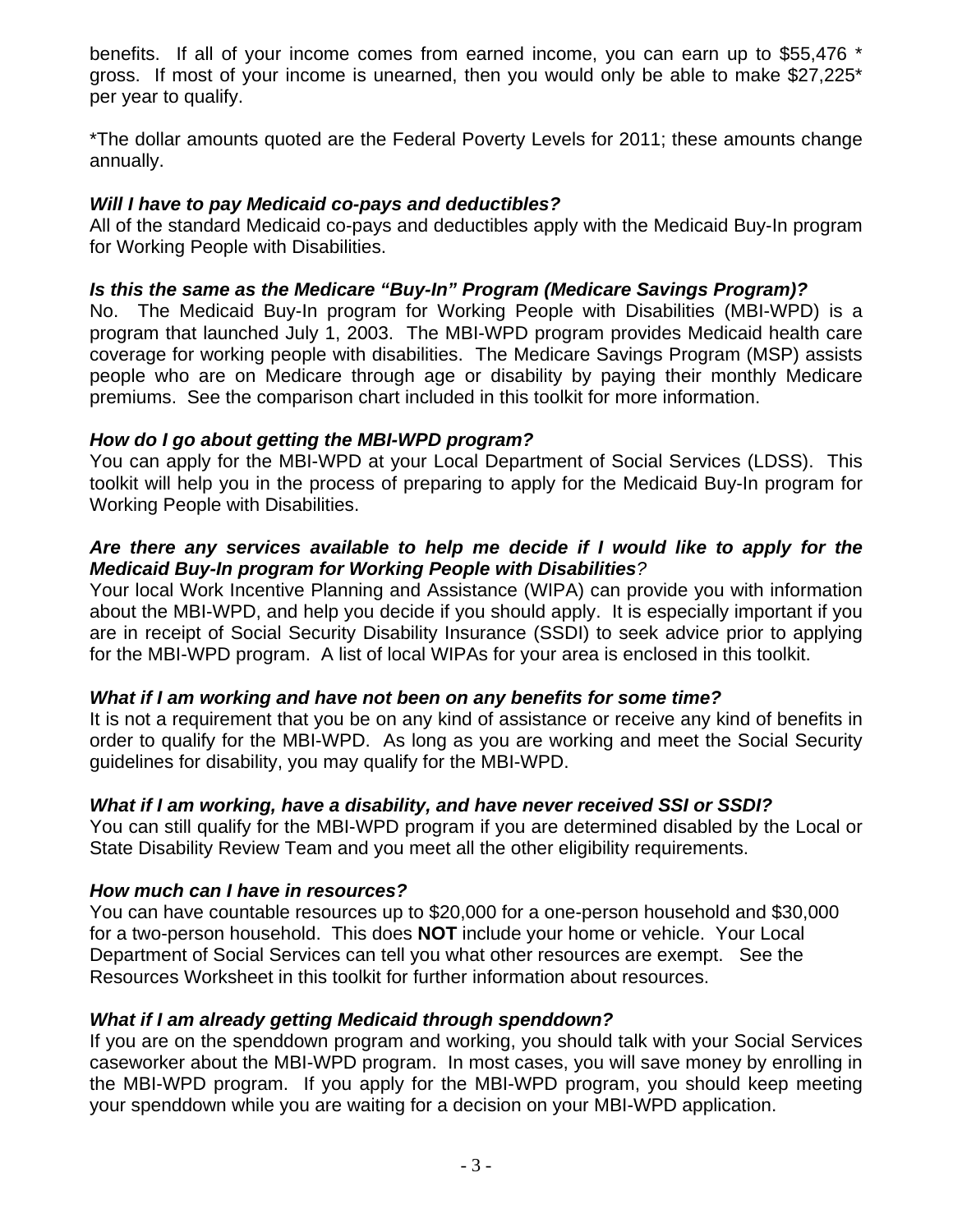#### *What application can I use to apply for the Medicaid Buy-In program for Working People with Disabilities?*

The following application forms will be accepted for the MBI-WPD program provided the application form is completed and signed by the applicant

- The Access New York Health Care Form DOH-4220 (2/10) and the Access NY Supplement A form DOH-4495A (2/10). Be sure to check the box for MBI-WPD on page 1 under section B. of the Access NY Supplement A form.
	- o You may access these forms online at
		- [www.health.state.ny.us/forms/](http://www.health.state.ny.us/forms/doh-4220all.pdf)**doh**-**4220**all.pdf
		- [www.health.state.ny.us/forms/](http://www.health.state.ny.us/forms/doh-4495a.pdf)**doh**-**4495a**.pdf
- Medicaid Renewal (Recertification) Form

#### *It is recommended that you write "MBI-WPD" on the top right hand corner of the application to help route your application.*

#### *Is there follow-up I need to do after handing in my application to a specific worker at social services?*

If you receive a request for missing information, you need to get all requested information to the LDSS office as quickly as possible (within 10 days) in order for your application to be processed. You can call your eligibility worker at the LDSS and make sure your application is complete.

## *How long does the application process take?*

You should receive your notification within 90 days.

## *What do I need to apply for the MBI-WPD program?*

You need to submit to the LDSS the application forms described above and any required documentation. Please refer to the "Medicaid Documentation List" enclosed in this toolkit. It will be a guide to what you will need when applying for the MBI-WPD program. Your application may be submitted in person or by mail to the LDSS. Certain documents will also need to be submitted. In some cases, original documents or certified copies may need to be seen by the LDSS. Please contact your LDSS or call 1-800-698-4543 to find out where you can bring identity and U.S. citizenship documents if required by the LDSS. A local district worker can guide you as to the best way to submit original documents should they be required for an eligibility decision for the MBI-WPD program. Other documents may be mailed with the application.

#### **Does the MBI-WPD cover my children or other family members?**

No. The MBI-WPD program is only for individuals or couples who are disabled and working. There are other programs offered by the Local Department of Social Services that cover children and other family members.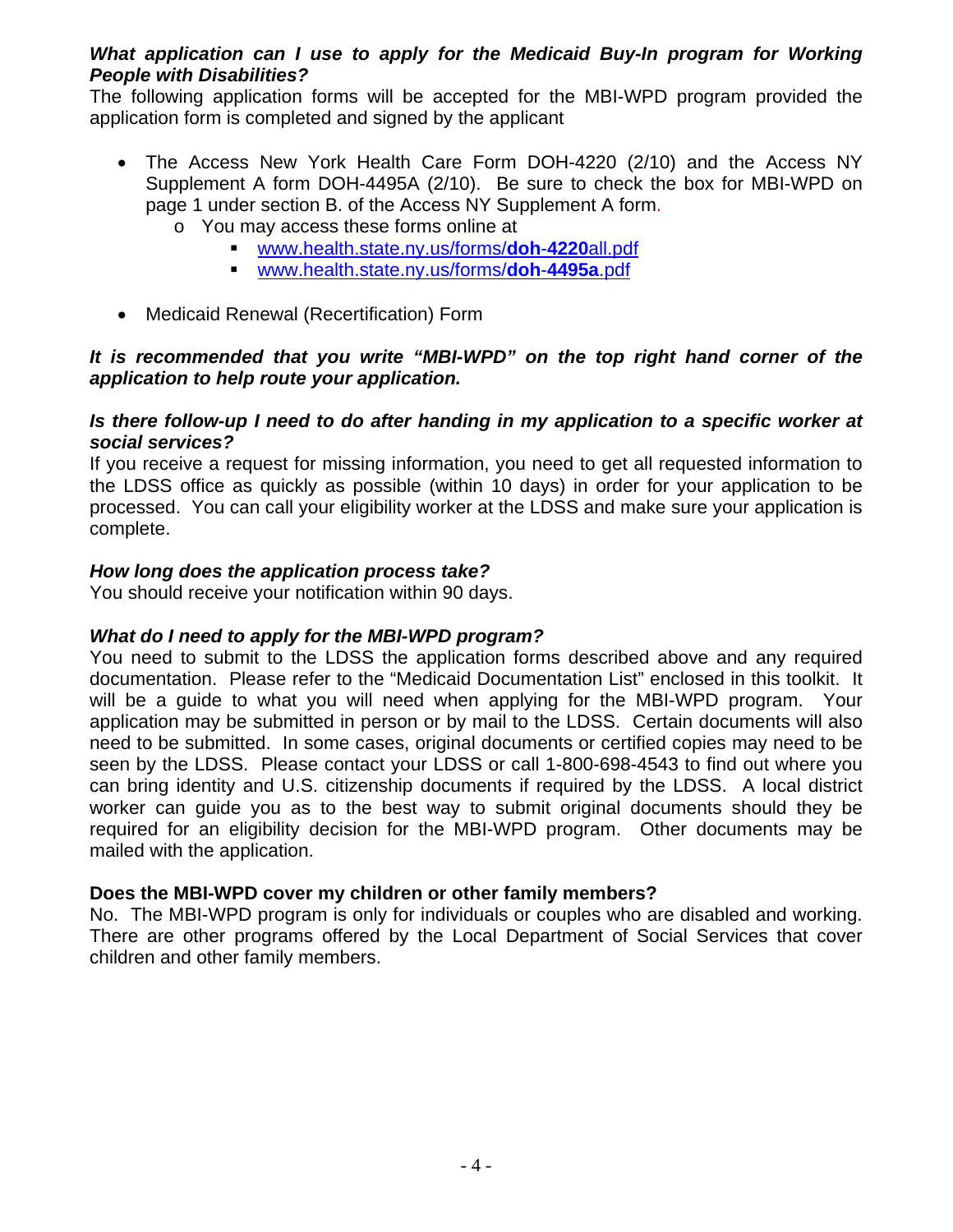# **Section 2: Are You Eligible?**

This questionnaire can help you decide if you may be eligible for the MBI-WPD program. Please remember that the final determination of eligibility is made by the LDSS.

To qualify for the MBI-WPD program you must:

- Work in an activity for which you are receive payment; and
- Live in New York State; and
- Be at least 16 but under 65 years of age; and
- Be certified disabled by either the Social Security Administration (SSA) or the State or Local Disability Review Team; and
- Be a U.S. Citizen, a National, a Native American or an immigrant with satisfactory immigration status; and
- Meet the income and resource limits: and
- Pay a premium, if required.

If you think you meet these qualifications, take the Self-Interview.

# **Part A: Self-Interview Worksheet**

| 1. Are you working?                       | <b>OYes</b> | O No              |
|-------------------------------------------|-------------|-------------------|
| 2. Are you a resident of New York State?  | <b>OYes</b> | $\overline{O}$ No |
| 3. Are you between the ages of 16 and 64? | <b>OYes</b> | O No              |

If you answered No to any of questions  $1 - 3$ , you are not eligible. If you answered Yes to questions  $1 - 3$ , please continue.

#### **4**. *Have you been determined to be disabled by the Social Security Administration's*  **guidelines? CONS ONS ONS**

If No, you must be reviewed by the State Disability Review Team in order to determine your disability status. You can use the Medical Evidence List enclosed in this toolkit for items that will be needed to support your disability status.

## **5.** Are you a U.S. Citizen, a National, a Native American? **QYes QNo**

If No, you must bring immigration documents to the LDSS so they can determine if you have satisfactory immigration status.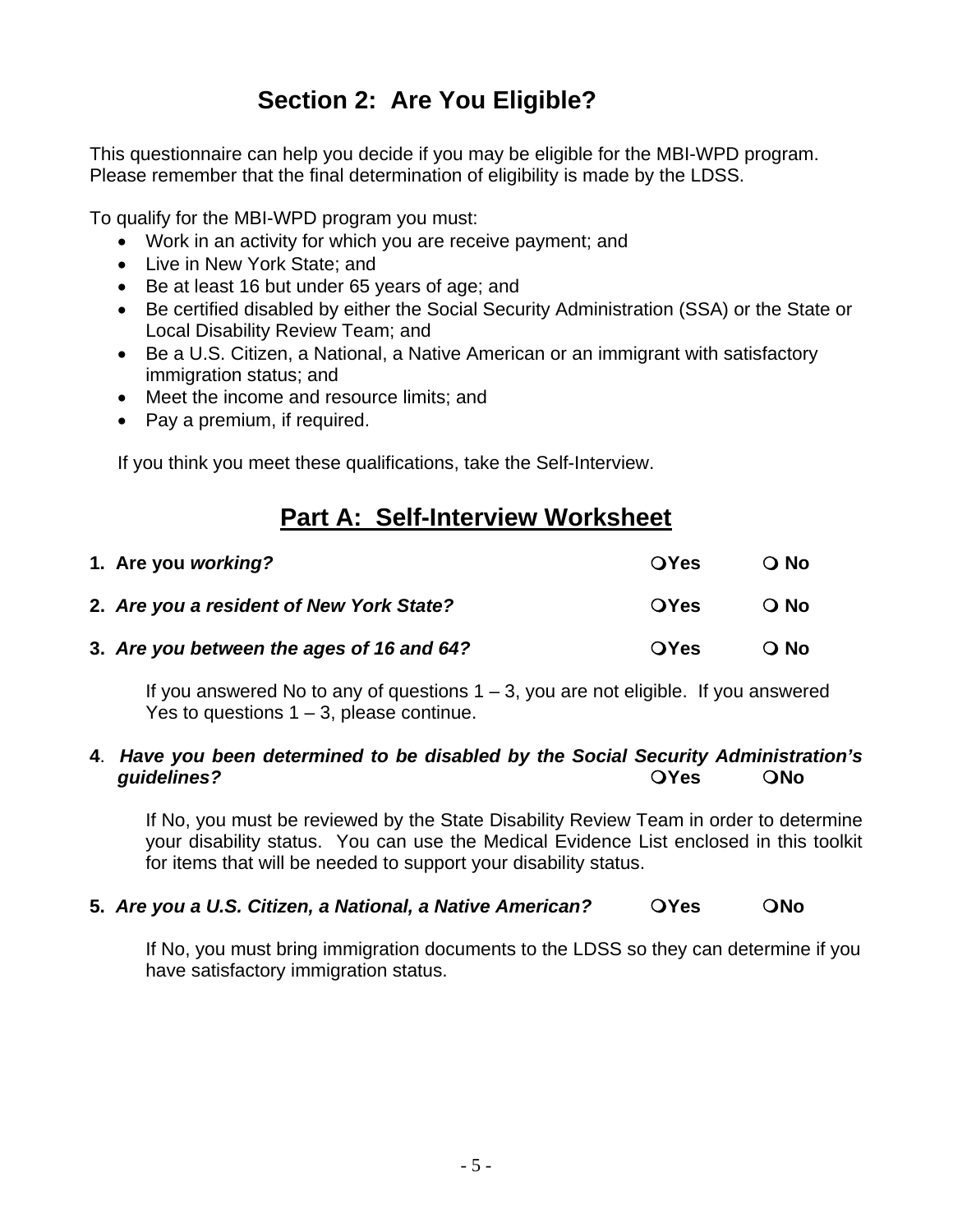# **Part B: The Income Test Worksheet**

When completing this section of your toolkit, remember, you must report all income to the LDSS. Income is any payment received from any source. Income may be recurring, a one time payment, earned or unearned. Keep in mind that when the LDSS is determining your eligibility, the amount of your income that is counted may be considerably less than your gross income. Remember only a LDSS worker can determine which income deductions you may be eligible for.

#### **Your Earned Income:**

Earned income is a payment received as a result of work activity. Examples of earned income are wages and salaries, tips, commissions, bonuses, earned income credit and income from casual employment. This would include any earnings from self-employment. Refer to the enclosed "Medicaid Documentation List" for examples of proof of income (i.e. current pay stubs/checks, a written statement from an employer, income tax return, etc.).

#### **Your Unearned Income:**

Unearned income is any income that you receive that you have not worked for. This includes any bank interest, annuity payments, lottery winnings or any other income that you are receiving that is not connected to work activity including Social Security Disability, Veterans benefits or retirement benefits.

| <b>MONTHLY UNEARNED INCOME</b>                                                                         | <b>MONTHLY EARNED INCOME</b>                                                                                                                                         |  |
|--------------------------------------------------------------------------------------------------------|----------------------------------------------------------------------------------------------------------------------------------------------------------------------|--|
| \$<br><b>Total Unearned Income</b><br>-\$20.00 Unearned income disregard<br><b>Net Unearned Income</b> | <b>Total Earned income</b><br>$-$ \$65.00<br>Earned income disregard<br>Remainder<br>$= \$$<br>- \$<br>$\frac{1}{2}$ Remainder<br>$=$ \$<br><b>Net Earned Income</b> |  |
| <b>Net Income After SSI Budgeting</b>                                                                  |                                                                                                                                                                      |  |
| \$<br>Net Unearned Income<br><b>Net Earned Income</b><br>S<br>÷                                        | $250\%$ FPL = \$2,269*monthly                                                                                                                                        |  |
| <b>Total Net Income</b>                                                                                | if > 250% FPL - Ineligible for MBI-WPD                                                                                                                               |  |

The last number is your approximate net available income. If that figure is at or below \$2,269.00\*, you meet the income eligibility requirements for the MBI-WPD.

*If that figure is over \$2,269.00\*, you are still encouraged to apply for the MBI-WPD program, as there are other Impairment Related Work Expenses (IRWEs) or income deductions you may qualify for. Only the Medicaid eligibility worker can tell you for sure.* 

*\*The dollar amounts quoted are the Federal Poverty Levels for 2011. The figure for couples is \$3,065 monthly.* 

*\*These amounts change annually and can be found on the Department of Health's website at: www.nyhealth.gov/health\_care/medicaid/program/buy\_in/index.htm*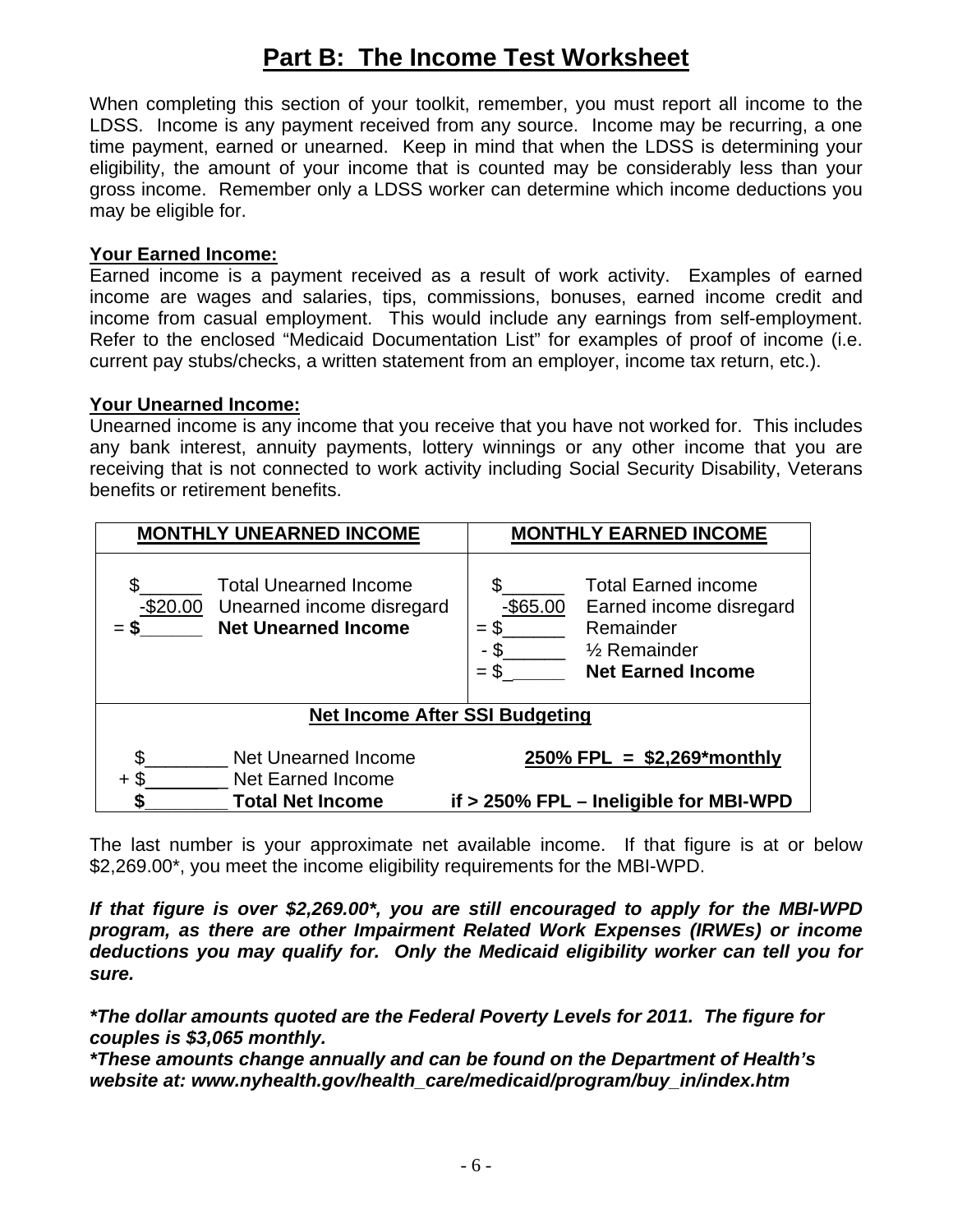## **Part C: Resources Worksheet What They Are and How They Affect Me**

**Countable Resources** include stocks, bonds, vacation homes, bank accounts, etc. Their value is determined and then added up. With the Medicaid Buy-In program for Working People with Disabilities, you can keep up to \$20,000 for a one-person household and \$30,000 for a two-person household.

| Cash on Hand                    |  |
|---------------------------------|--|
| <b>Checking/Savings Account</b> |  |
| Stocks/Bonds                    |  |
| Other                           |  |

**Exempt resources** are **not counted**. These exempt resources include:

- Your homestead
- Your vehicle
- Approved Plan for Achieving Self-Support (PASS)
- Term life insurance policies with no cash surrender value
- Whole life insurance policies with a combined face value of \$1,500 or less

Beginning October 1, 2011, retirement accounts that previously would have been counted as a resource will no longer be counted when eligibility for the MBI-WPD program is determined. Retirement accounts that will no longer be counted are annuities or work-related plans for providing income when employment ends. They include but are not limited to: pensions; Individual Retirement Accounts (IRAs); 401(k) plans and Keogh plans.

#### *There are other resources that are not counted. It is best to check with your Local Department of Social Services to see which resources are exempt.*

## **PASS Plan**

A Plan to Achieve Self-Support (PASS) is a work incentive that allows an individual with a disability to set aside and exclude income and/or resources to meet an occupational objective.

PASS can be used to reduce countable income for eligibility for the SSI program or for Medicaid programs, including the MBI-WPD program.

PASS allows an individual to set aside money for short-term objectives like saving money for education, vocational training, starting a business or for a work-related item such as a computer or even a custom van. A PASS plan is simply a way to get the services and items needed for work, not the way to make income available for everyday expenses. The SSA PASS can insure eligibility for SSI as well as the automatic Medicaid that SSI provides. It may even allow individuals to receive higher SSI payments as they work towards selfsufficiency. For further information on the PASS used by SSA, see SSA's Red Book on work incentives (http://www.socialsecurity.gov/redbook/eng/resources-supports.htm), SSA's pamphlet entitled *Working While Disabled – A Plan for Achieving Self-Support* (SSA Publication No. 05-11017) that is available online at [www.ssa.gov/pubs/11017.html](http://www.ssa.gov/pubs/11017.html), Cornell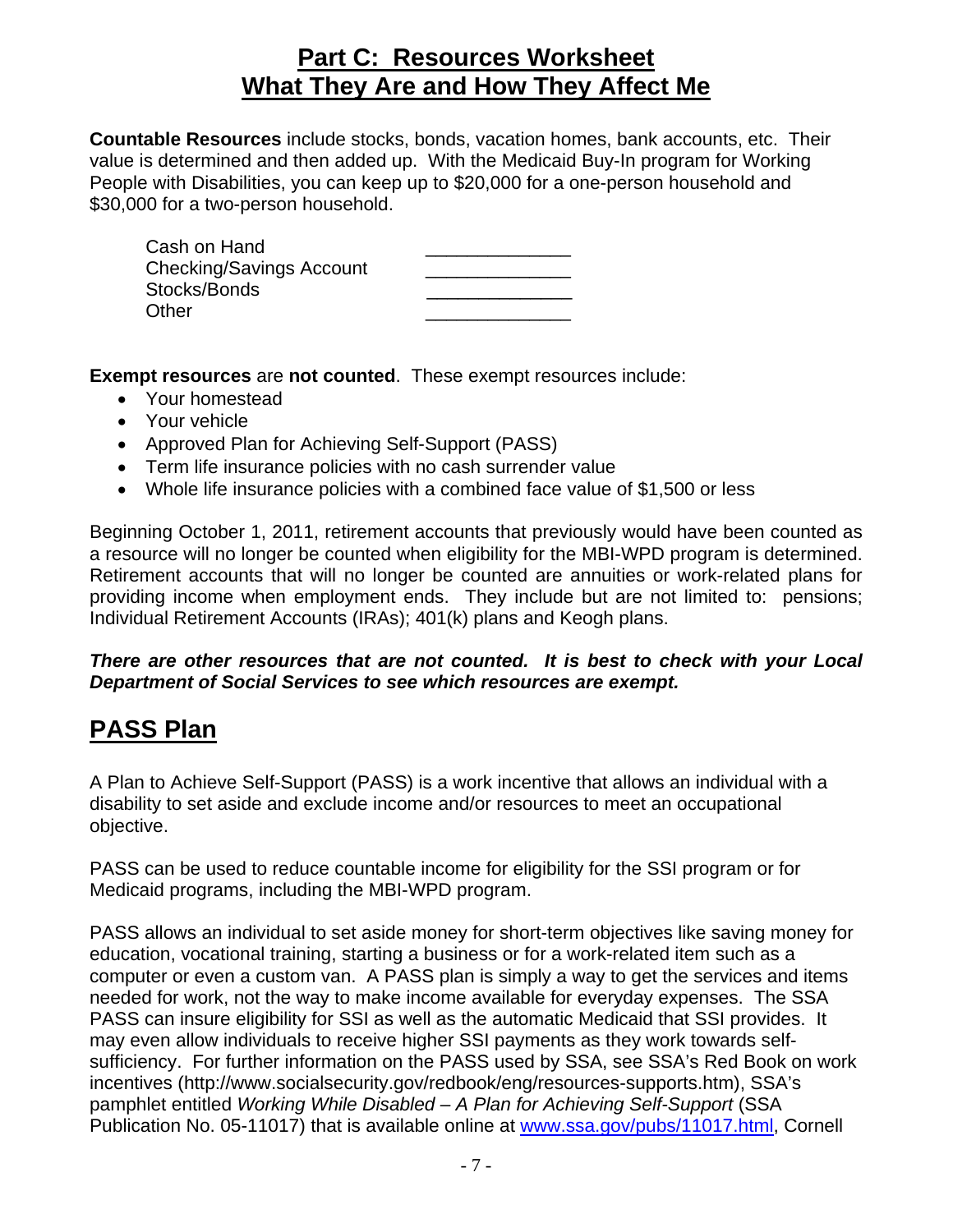University's website http://www.ilr.cornell.edu/edi/pass/index.cfm or visit your local SSA office.

As with the SSI program, the Medicaid program allows the use of a PASS. The PASS used by the Medicaid program is based on similar principles and requirements as the SSA PASS, which is used to create eligibility for the Supplemental Security Income (SSI) program.

## **PASS Requirements for the Medicaid Program**

- A PASS must be approved by the Commissioner of the Local Department of Social Services, who must review and approve the plan and any subsequent plan changes. The SSA-545 form must be used.
- A self-paced tutorial on PASS and an on-line application can be found at [www.passonline.org](http://www.passonline.org/). Note: The on-line application for a Medicaid PASS cannot be transmitted electronically; a hard copy must be printed and submitted to the Local Department of Social Services.
- The plan must indicate exactly how the money will be set aside and the specific time period in which the goal is to be achieved.
- The plan must be current.
- The individual must perform in accordance with the plan.
- A PASS approved by the Local Department of Social Services Commissioner is limited to 18 months with the possibility of an extension for an additional 18 months. A further extension of 12 months may be allowed in the case of a lengthy training program. The PASS must have a reasonable start and end date and must contain target milestone dates. The end date may be adjusted depending on the progress toward the goal and the earnings-level reached.
- The applicant should also keep in mind that progress on the PASS will be monitored. If the applicant fails to comply with all terms and conditions of the approved plan, the PASS may be discontinued.

## **SSA PASS APPLICATION for the SSI Program**

- If you have any questions about PASS, you can reach a Social Security PASS Specialist in the New York Region at 1-800-510-5680 or by email (see http://www.socialsecurity.gov/redbook/eng/resources-supports.htm#2).
- At <http://www.ilr.cornell.edu/edi/pass/index.cfm> you will find a detailed explanation of the PASS program as well as a helpful guide and an on-line application form.
- If you would like further assistance in completing the PASS application, you should contact the local Work Incentive Planning and Assistance (WIPA). If you are currently on SSI or SSDI, benefits planning is available free of charge from any of the benefits planners on the WIPA list. A copy of this list has been included in this toolkit and is also available online at https://secure.ssa.gov/apps10/oesp/providers.nsf/bystate.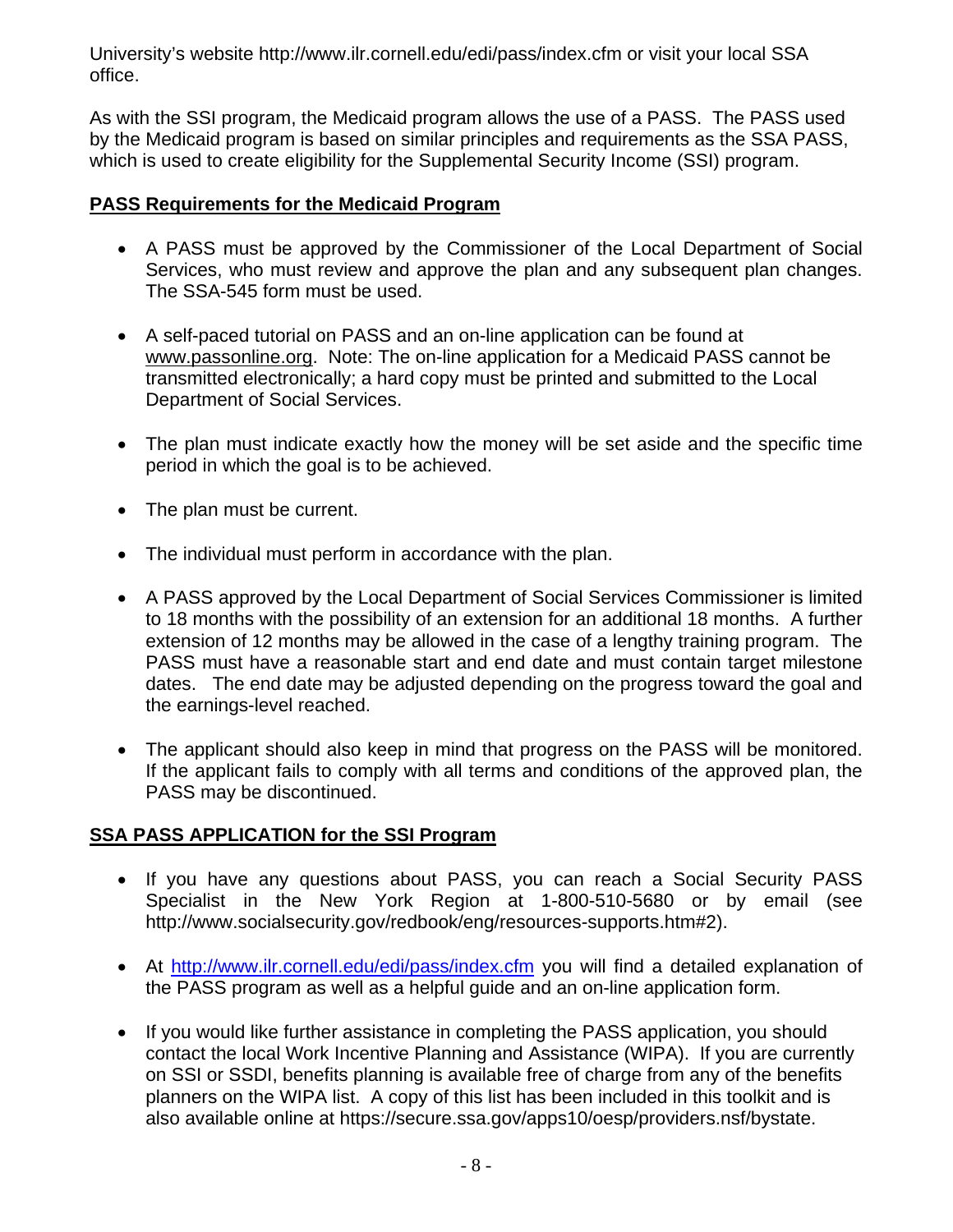• If you do not receive either SSI or SSDI, you should contact VESID at 1-800-222-5627 for assistance with benefits planning services. At VESID you can work with a very knowledgeable vocational rehab counselor in developing a detailed, goal directed plan that will address your specific needs.

The following are some examples of how a PASS plan can help with eligibility for MBI-WPD or SSI.

## **Example I - Eligibility for MBI-WPD:**

Bob is an SSDI recipient who is a paraplegic. He is receiving an SSDI payment of \$1,100 per month as well as a pension of \$350 per month. He works 60 hours per month as a CPA and earns \$2,300 monthly. Bob has decided that he would like to start his own business. He applied for a PASS account and was approved. He is planning on putting \$600 per month into the PASS account. This money will be put toward the initial start-up costs for his business, which will include the purchase of office equipment, the rental of office space, advertising, etc.

|           | <b>UNEARNED INCOME</b>                                                                                                                                                    | <b>EARNED INCOME</b>                                                                                                                                    |
|-----------|---------------------------------------------------------------------------------------------------------------------------------------------------------------------------|---------------------------------------------------------------------------------------------------------------------------------------------------------|
|           | \$1100.00 SSDI<br>+\$350.00 Pension<br>= \$1450.00 Total Unearned Income<br>\$20.00 Unearned income disregard<br>= \$1430.00 Net Unearned Income                          | \$2300.00 Earned income<br>65.00 Earned income disregard<br>\$2235.00 Remainder<br>$-$ \$1117.50 $\frac{1}{2}$ Remainder<br>\$1117.50 Net Earned Income |
|           | <b>Net Income After SSI-R Budgeting</b><br>\$1430.00 Net Unearned Income<br>+\$1117.50 Net Earned Income<br>\$2547.50 Total Net Income > 250% FPL--Ineligible for MBI-WPD | <b>MBI-WPD Income limit= \$2269 (250% FPL)</b><br>(figure for 2011)                                                                                     |
| \$2547.50 | Total Net Income<br>- \$600.00 PASS deduction<br>\$1947.50 Net Income after<br><b>PASS deduction</b>                                                                      | < 250% FPL - Eligible for MBI-WPD                                                                                                                       |

In this example, Bob and his Medicaid eligibility worker applied for a PASS through the Commissioner of their Local Department of Social Services. While Bob's income was too high to qualify for SSI, this did not prohibit him from applying for and being accepted for a PASS through the LDSS. Once the PASS deduction is made from the net total income, Bob becomes eligible for the MBI-WPD program. Keep in mind though that for a PASS to be approved, there must be a reasonable chance the individual can achieve his/her vocational goal and there must also be a clear connection between the vocational goals and the increased or maintained earning capacities.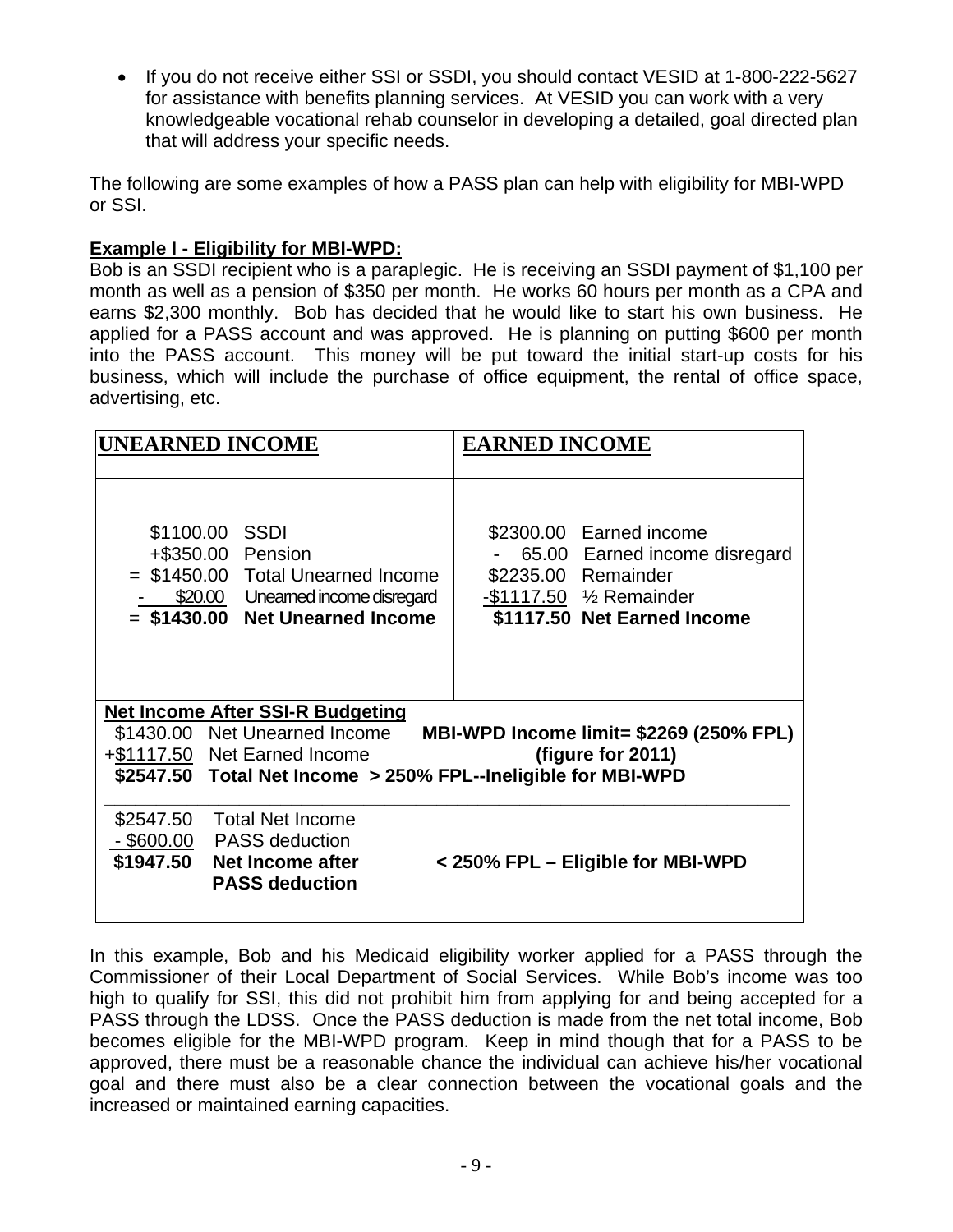## **Example II – Eligibility for SSI and Automatic Medicaid :**

Jan is an SSDI recipient who has muscular dystrophy and is confined to a wheelchair. Jan receives a monthly SSDI check of \$680. She is currently working and earning \$365 per month. Jan would like to attend college and become a teacher. The amount that she will have to pay per semester is \$2,000. Jan applied to SSA for a PASS and was approved. She is planning on putting \$660 per month into her PASS account to put toward the cost of her education.

| <b>UNEARNED INCOME</b>                                                              | <b>EARNED INCOME</b>                                                                                                                                              |
|-------------------------------------------------------------------------------------|-------------------------------------------------------------------------------------------------------------------------------------------------------------------|
| \$680.00 SSDI<br>-\$20.00 Unearned income disregard<br>\$660.00 Net Unearned Income | \$365.00 Earned income<br><u>- \$65.00</u><br>Earned income disregard<br>\$300.00 Remainder<br>$-$ \$150.00 $\frac{1}{2}$ Remainder<br>\$150.00 Net Earned Income |
| <b>Net Income After SSI Budgeting</b>                                               |                                                                                                                                                                   |
| \$660.00 Unearned Income                                                            | SSI Benefit Rate in NYS = \$761                                                                                                                                   |
| +\$150.00 Earned Income                                                             | (figure for 2011)                                                                                                                                                 |
| \$810.00 Total Income                                                               | > SSI BR - Ineligible for SSI                                                                                                                                     |
| \$810.00<br><b>Total Income</b>                                                     |                                                                                                                                                                   |
| -\$660.00 PASS deduction                                                            |                                                                                                                                                                   |
| \$150.00 Net Income after PASS deduction                                            |                                                                                                                                                                   |
|                                                                                     | < SSI BR – Eligible for SSI which includes automatic Medicaid                                                                                                     |

These examples illustrate how a PASS can benefit an individual by making it possible for the individual to pursue a work goal and eventually move from benefit dependence to financial independence.

## **Navigating the Local Department of Social Services System**

To apply for the Medicaid Buy-In program for Working People with Disabilities, you will need to submit your application to your Local Department of Social Services (LDSS). Here are some tips to help you with the application process:

**Know your facts** about the MBI-WPD program. This toolkit will help you learn all you need to know about the MBI-WPD. Learn all you can about the program.

**Be Prepared** A personal interview is no longer required for application; however, if you would like an interview, you may request one by calling your LDSS. You may also call your LDSS with any questions you have regarding the application form and ask them for assistance if you need it.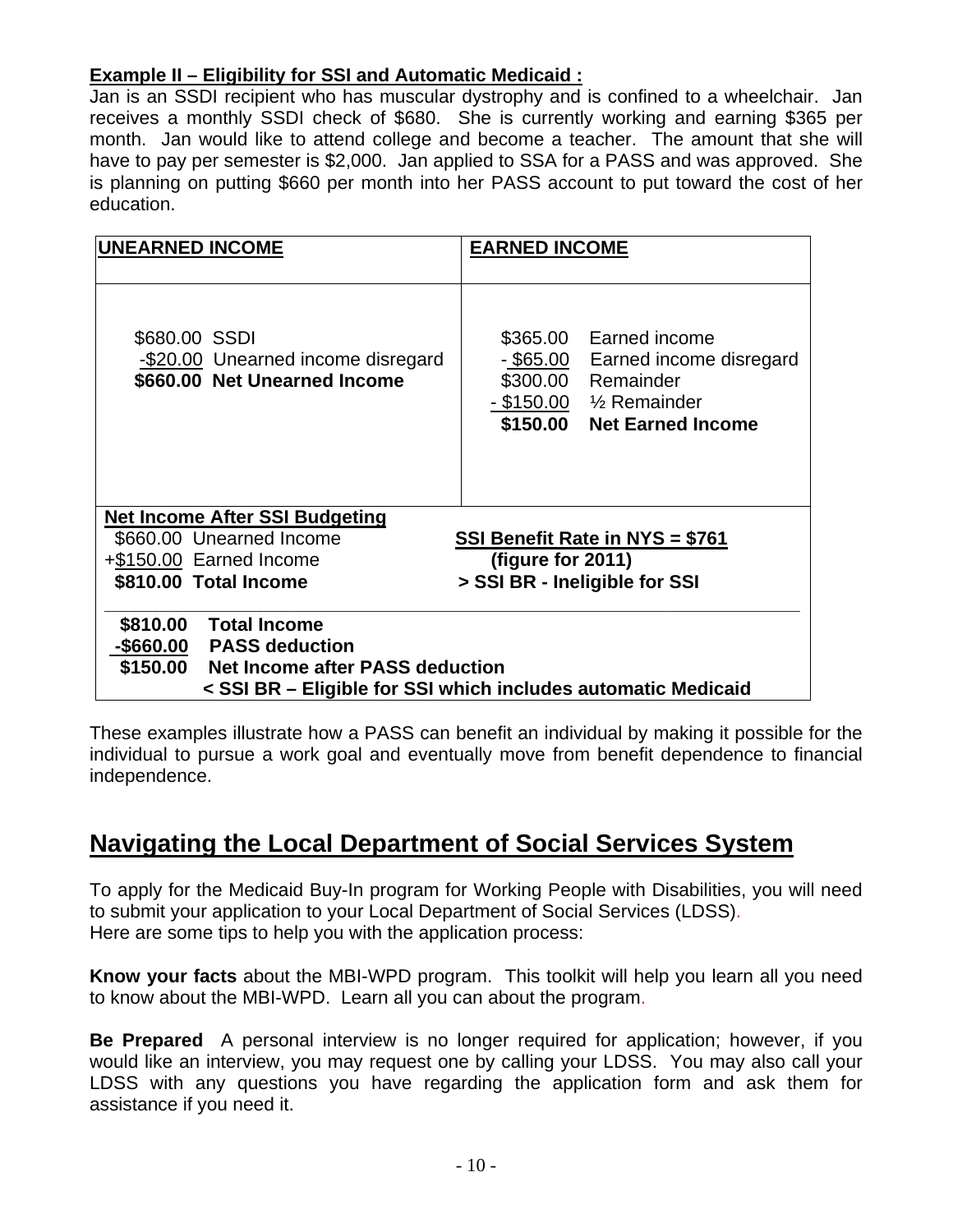**Gather Documentation** to establish your eligibility for the MBI-WPD program. Carefully review the "Medicaid Documentation List" found in this document or the list in the Access New York DOH 4220 form to determine the documents that you will need to submit with your application. You may bring the required documents when you go to the Local Department of Social Services or you may contact the LDSS to find out how to submit the documentation by mail with your application.

**Document Your Actions**. Make sure you take names of everyone you speak with, or meet with, and make sure that you write down any problems you experience along with the dates and times they occur. Try to get the problem resolved with your eligibility worker, if necessary ask to speak with a supervisor.

**Know your rights**. An applicant should not accept a verbal decision from a worker. A Medicaid eligibility determination must be in writing. An applicant has the right to:

- Be told about the programs and help they can get.
- Be told what they need to do to get these programs.
- Apply for these programs.
- Get an application when they ask for one.
- Have an interview if preferred.
- Get written notice telling them if their application is approved or denied.

**Follow-up.** Make sure that your application is complete. It is recommended that you followup with your eligibility worker 10 days after your application is submitted to make sure that nothing further is required.

**If you need help with the process,** contact your Local Department of Social Services or Work Incentive Planning and Assistance (WIPA). WIPAs are contracted with the Social Security Administration to provide benefits counseling, planning, assistance and outreach free of charge. There is a list enclosed with this toolkit. If you already have assistance with your benefits, go to the person with whom you are the most comfortable.

**If your application for Medicaid/MBI-WPD program is denied**, you have the right to request a Fair Hearing. Instructions on how to ask for a Fair Hearing are on the denial form issued by the local Medicaid office. An applicant can ask for a Fair Hearing in writing, in person, over the internet or by calling the State-wide toll free number at 1-800-342-3334.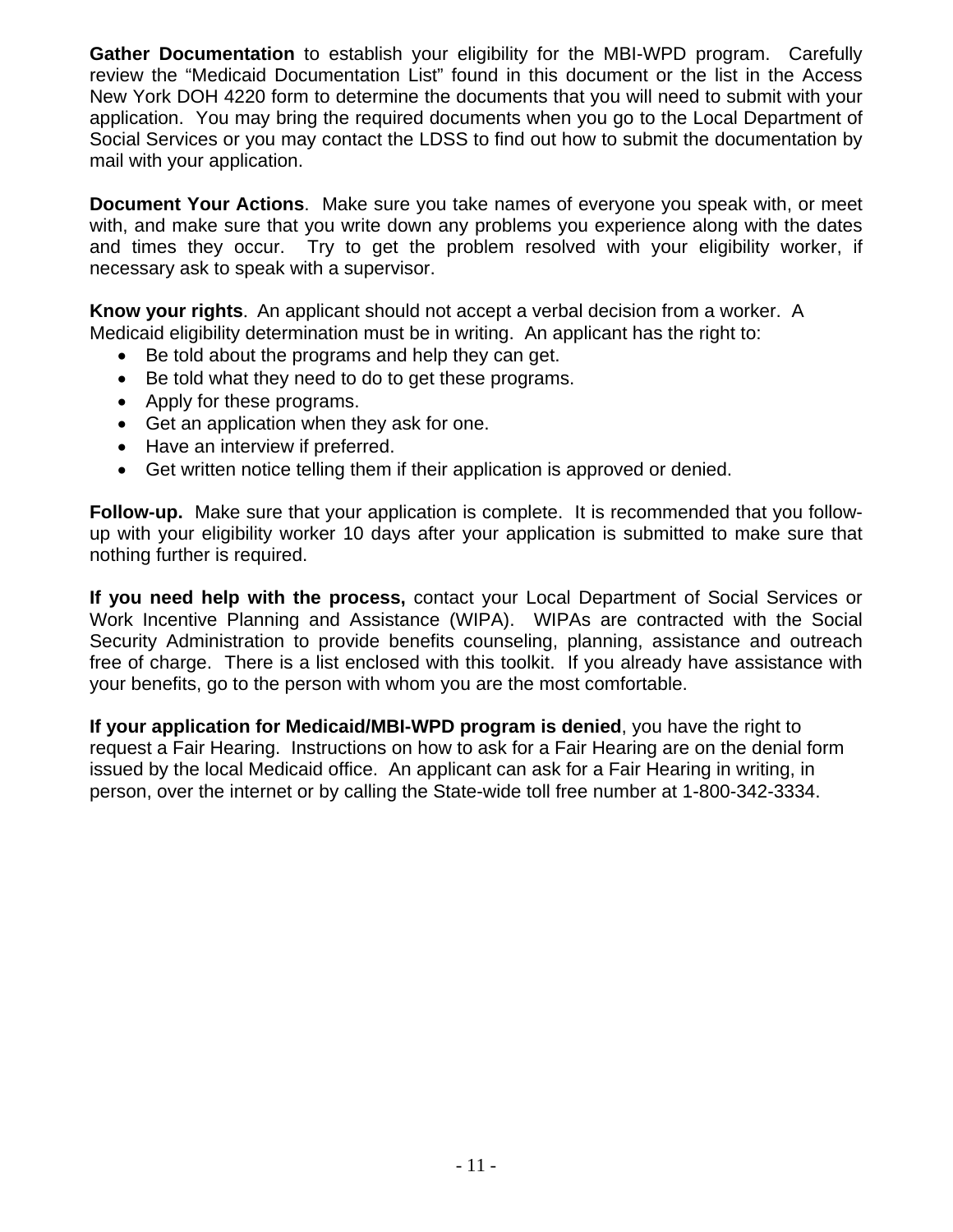## **NOTES**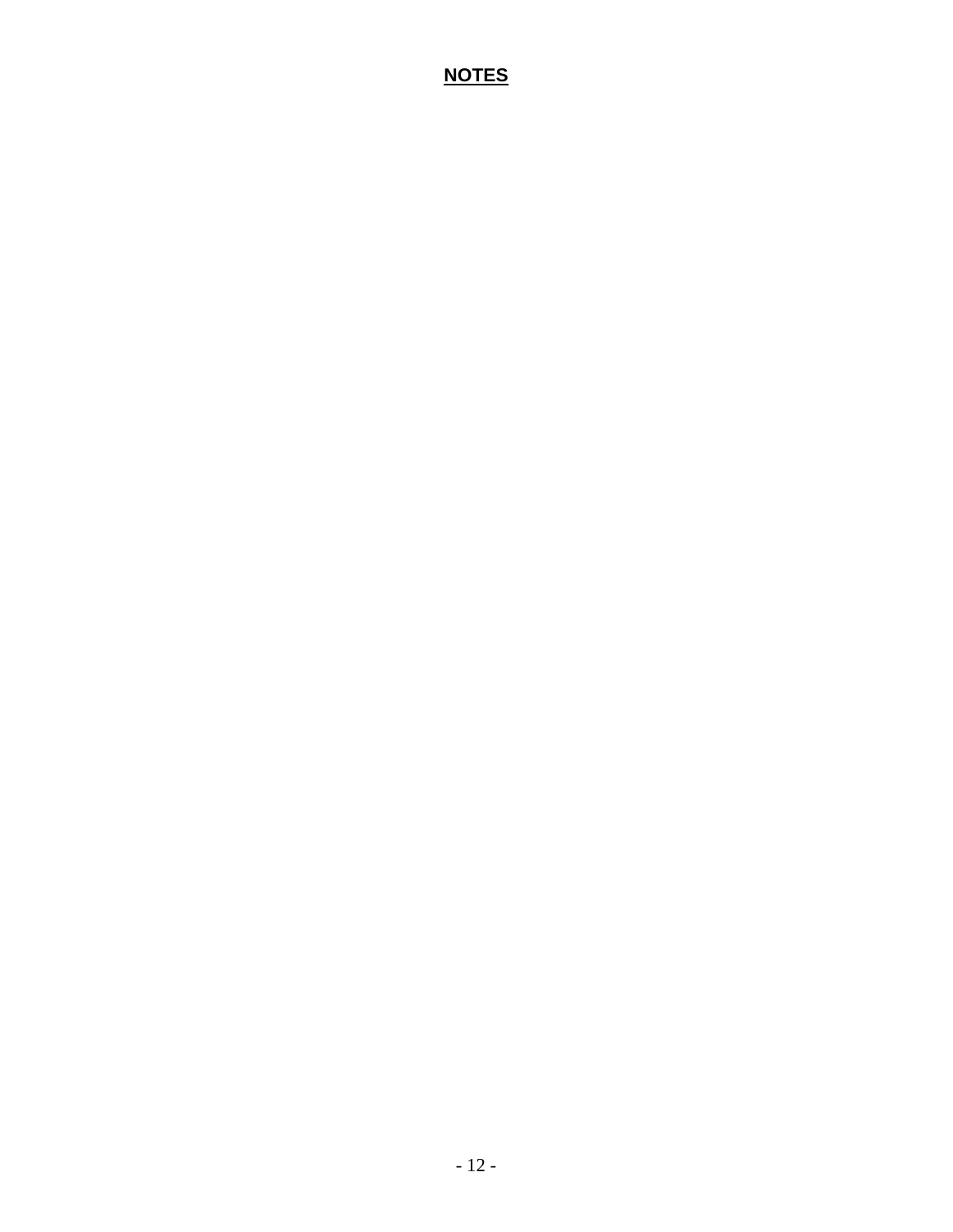# **Part D: Documentation to Establish Disability**

#### **Medical Evidence**

If you have not been determined to have a disability, the State Disability Review Team will have to review medical information about you that supports your disability claim.

You must provide:

- All available medical information from physicians, psychologists, hospitals, therapists, counselors, etc.
- Medical evidence (medical records including office notes, treatment records, lab results and medications) for a period up to 12 months prior to the date of application and cover the timeframe for which the disability determination is being sought.

#### **DOCTORS SEEN SINCE YOUR IMPAIRMENTS BEGAN:**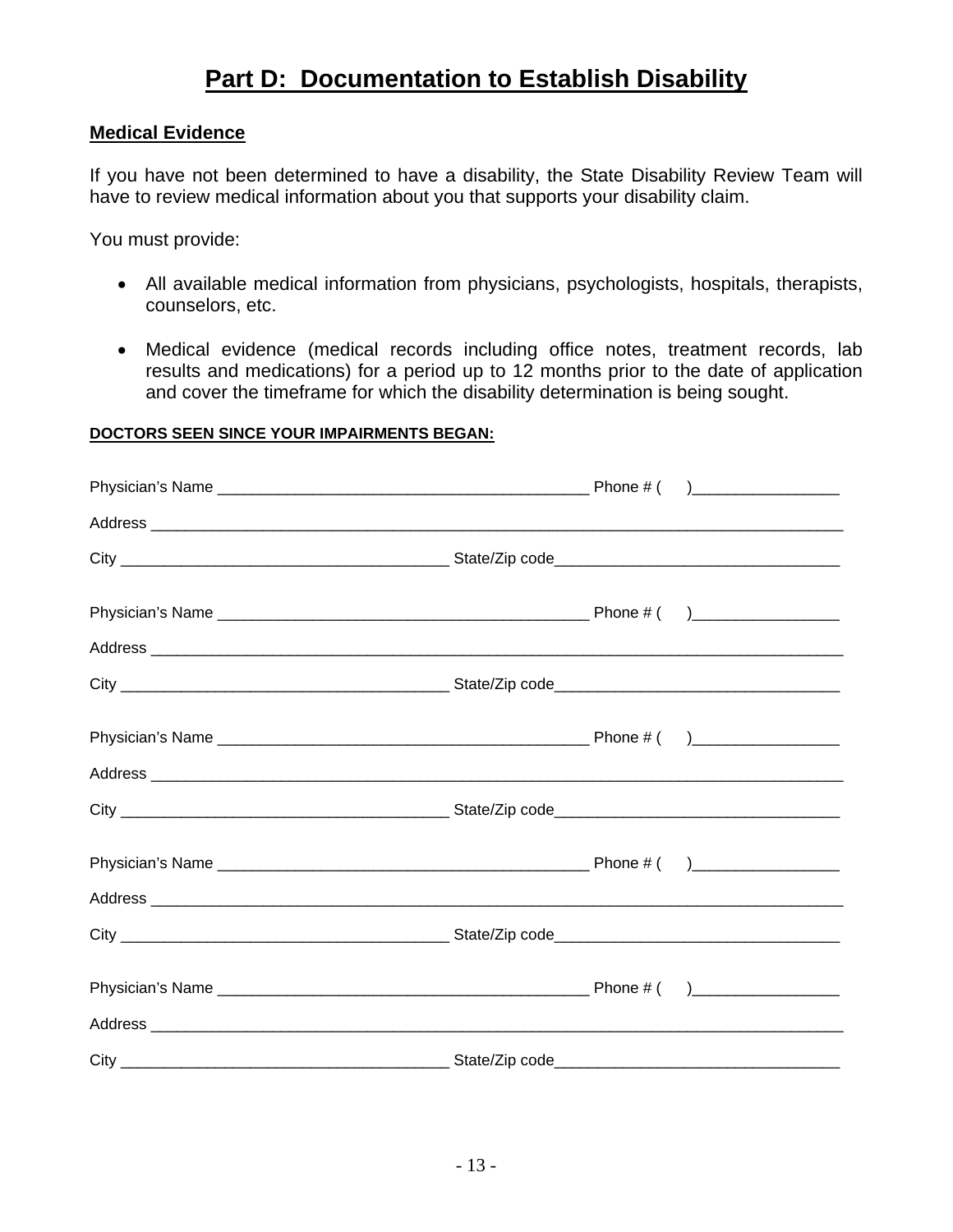## HOSPITALIZATION OR TREATMENT AT A CLINIC FOR YOUR IMPAIRMENTS:

| Contact Person: | Phone #: ( )______ |
|-----------------|--------------------|
|                 |                    |
|                 |                    |
|                 |                    |
|                 |                    |
|                 |                    |
|                 |                    |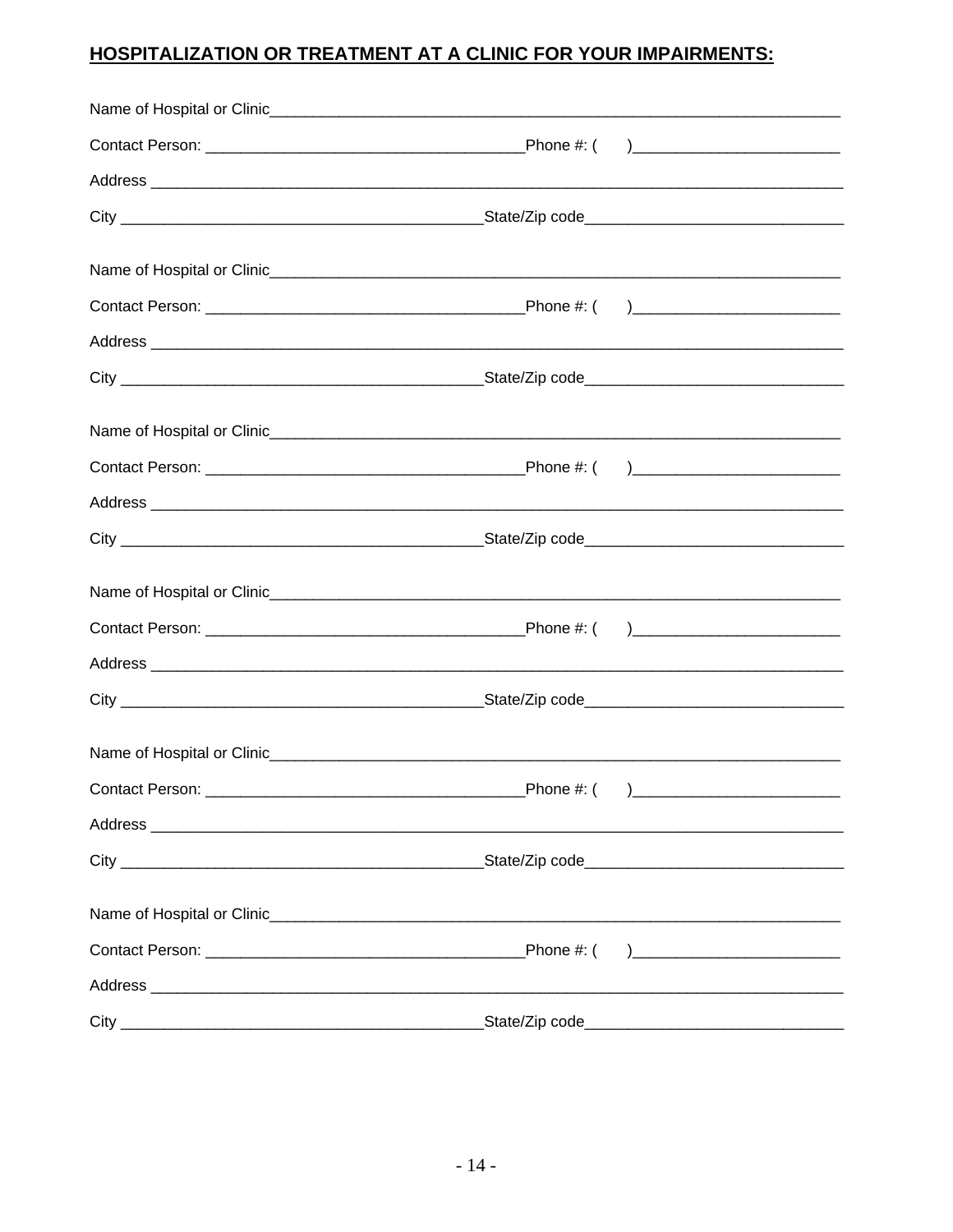# **Conversation Form**

When talking with someone involved with your application process for the MBI-WPD program, it is important to document everything, including phone calls. If you experience any kind of problem applying for the MBI-WPD program, it is essential to have proper documentation of all of the actions you have taken. This form allows you space to document all of the phone conversations you have with people involved with your application process. Bring this form if you go anywhere to report problems you have been having.

|                             | Date: __________  Time: _________  Person I spoke with: ________________________ |
|-----------------------------|----------------------------------------------------------------------------------|
| Describe your conversation: |                                                                                  |
|                             |                                                                                  |
|                             |                                                                                  |
|                             |                                                                                  |
|                             |                                                                                  |
|                             |                                                                                  |
|                             | Date: Time: Time: Person I spoke with: The Context of Spoke with:                |
| Describe your conversation: |                                                                                  |
|                             |                                                                                  |
|                             |                                                                                  |
|                             |                                                                                  |
|                             |                                                                                  |
|                             |                                                                                  |
|                             |                                                                                  |
|                             | Date: __________  Time: _________  Person I spoke with: ________________________ |
| Describe your conversation: |                                                                                  |
|                             |                                                                                  |
|                             |                                                                                  |
|                             |                                                                                  |
|                             |                                                                                  |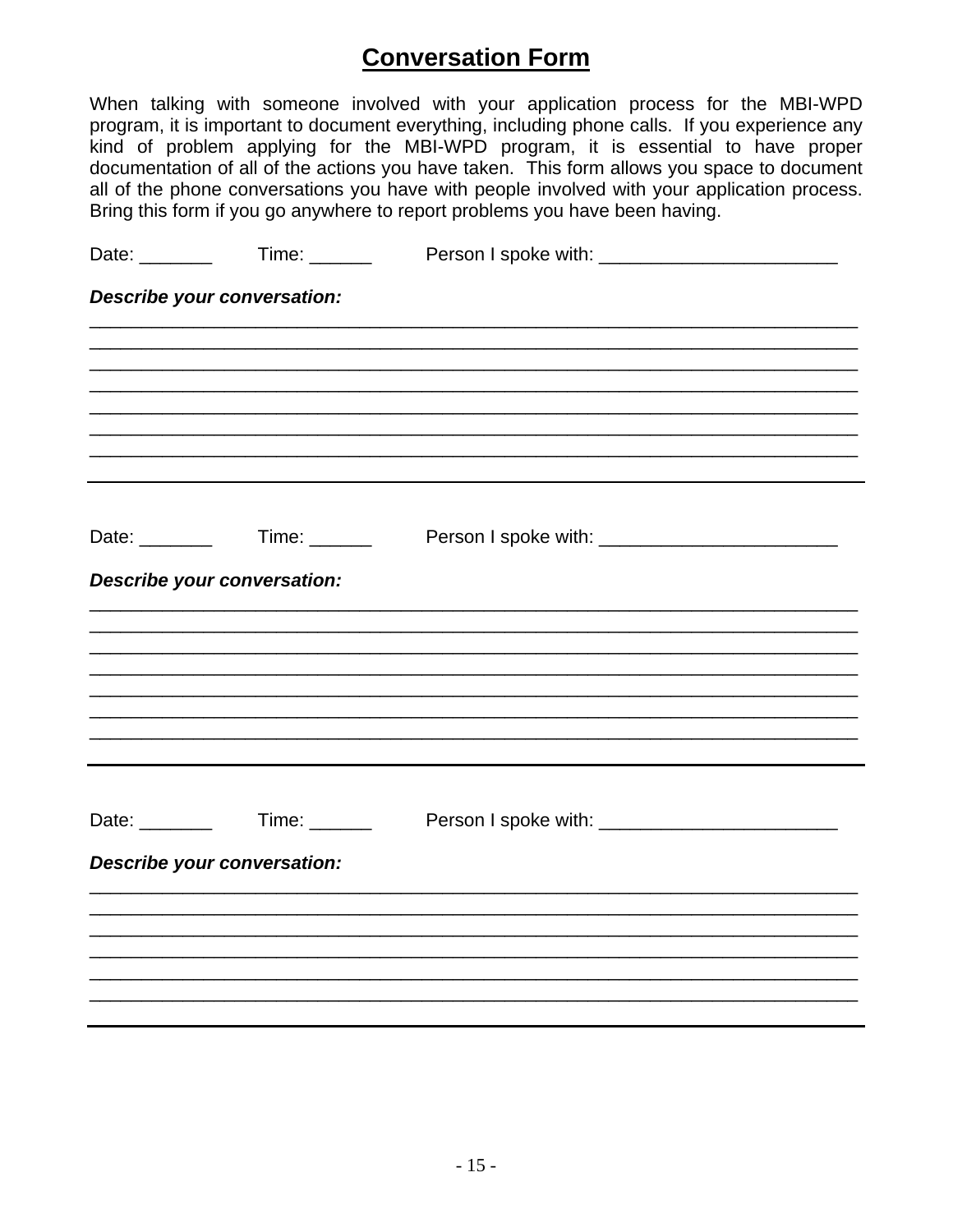|                             | Date: Time: Time: Person I spoke with: The Contract of Contract of Contract of Contract of Contract of Contract o |
|-----------------------------|-------------------------------------------------------------------------------------------------------------------|
| Describe your conversation: |                                                                                                                   |
|                             |                                                                                                                   |
|                             |                                                                                                                   |
|                             |                                                                                                                   |
|                             |                                                                                                                   |
|                             |                                                                                                                   |
|                             | Date: __________  Time: _________  Person I spoke with: ________________________                                  |
| Describe your conversation: |                                                                                                                   |
|                             |                                                                                                                   |
|                             |                                                                                                                   |
|                             |                                                                                                                   |
|                             |                                                                                                                   |
|                             | Date: Time: Time: Person I spoke with: The Context of Spoke with:                                                 |
| Describe your conversation: |                                                                                                                   |
|                             |                                                                                                                   |
|                             |                                                                                                                   |
|                             |                                                                                                                   |
|                             |                                                                                                                   |
| Date: _______               |                                                                                                                   |
| Describe your conversation: |                                                                                                                   |
|                             |                                                                                                                   |
|                             |                                                                                                                   |
|                             |                                                                                                                   |
|                             |                                                                                                                   |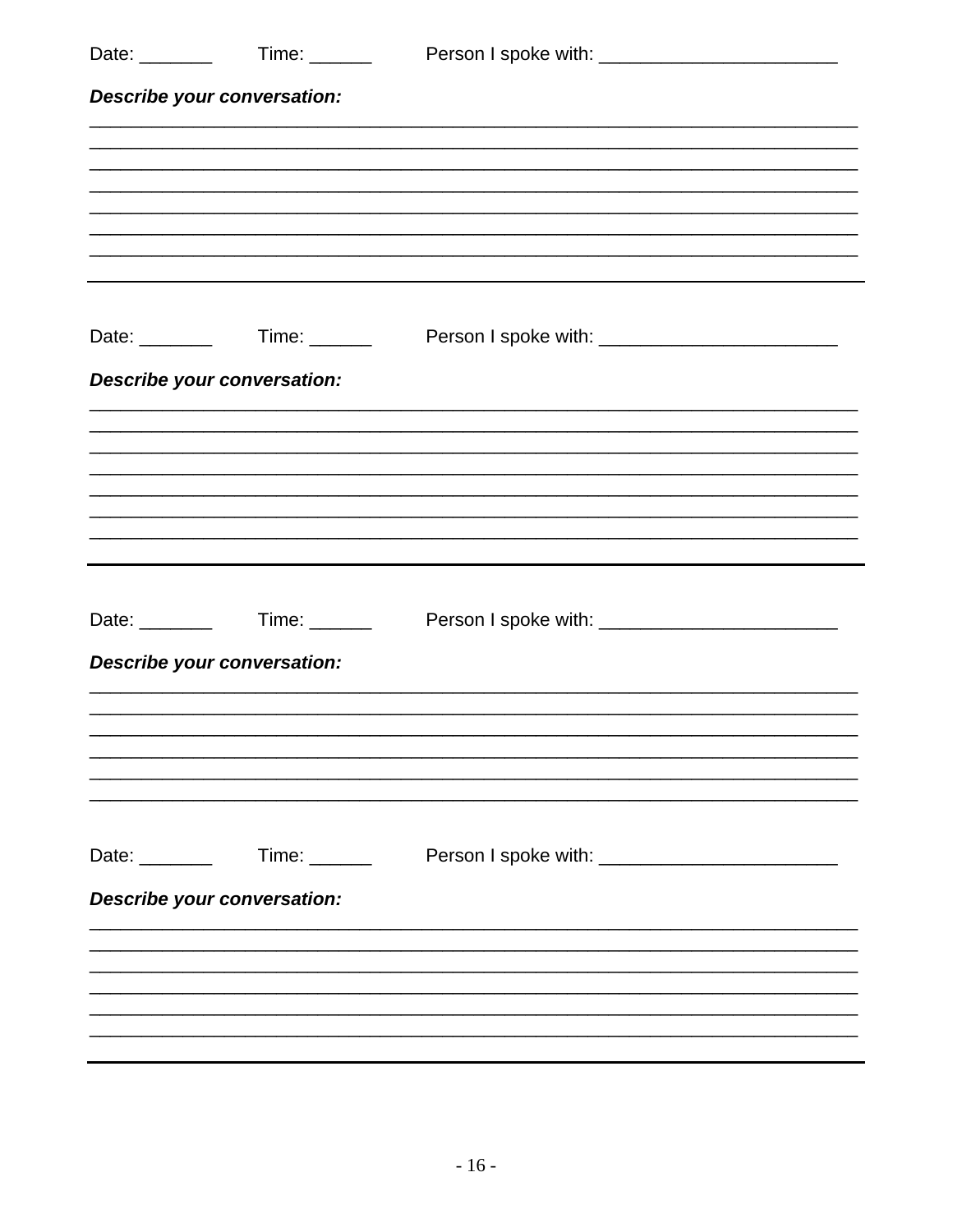#### **MEDICAID DOCUMENTATION LIST**

This is a list of documents that the Medicaid programs accept. Please review the list and refer to the DOH-4220B (2/10) form entitled "Documents Needed When You Apply for Health Insurance" that is contained within the DOH-4220 online to determine what documents you need to provide in order to apply for the MBI-WPD program. If you have questions, contact your LDSS or call 1-800-698-4543 for assistance.

#### **IDENTITY** \*\*

Driver's license/Non-driver's license photo ID School identification card U.S. military card or draft record

#### **CITIZENSHIP** \*\*

U.S. passport book/passport card\* Certificate of Naturalization\* Certificate of U.S. Citizenship\*

\*Satisfies both the identity and citizenship documentation requirements (see your Local Department of Social Services for additional documents that verify citizenship and/or identity).

\*\***Note**: Proof of identity, citizenship and date of birth are not needed at application if you are a U.S. Citizen and supply your Social Security Number. Your Social Security Number will be matched against a federal system to verify your citizenship. After that, birth verification will be performed electronically. If either of these matches or the birth verification fails, you may be asked to send proof of your identity, citizenship and/or date of birth.

**CURRENT IMMIGRATION STATUS** (Must be provided for any immigrant applying or for an immigrant renewing whose status has changed in the past 12 months.)

USCIS (INS) Form I-551 Resident Alien Card USCIS Form I-94 Arrival/Departure Record I-668B or I-766 Employment Authorization Card Other documentation or correspondence to and from the federal immigration agency

#### **DATE OF BIRTH**\*\*

U.S. Birth Certificate **Department Controllering Controllering Controllering Controllering Controllering Controllering Controllering Controllering Controllering Controllering Controllering Controllering Controllering Contr** 

U.S. baptismal certificate

**CERTIFICATION OF DISABILITY** (Everyone must provide certification of disability, if you have no certification of disability or blindness, the LDSS may help you obtain certification.)

| Social Security Disability Insurance | Award letter/certificate, benefit check or<br>correspondence from Social Security<br>Administration                                                                                             |
|--------------------------------------|-------------------------------------------------------------------------------------------------------------------------------------------------------------------------------------------------|
| Social Security Administration (SSA) | Letter from SSA placing you in a 36-month<br>Extended Period of Eligibility or a letter stating that<br>you are no longer eligible for the 1619(b) program<br>due to excess income or resources |
| Railroad retirement benefits         | Award letter listing the disability as total and<br>permanent                                                                                                                                   |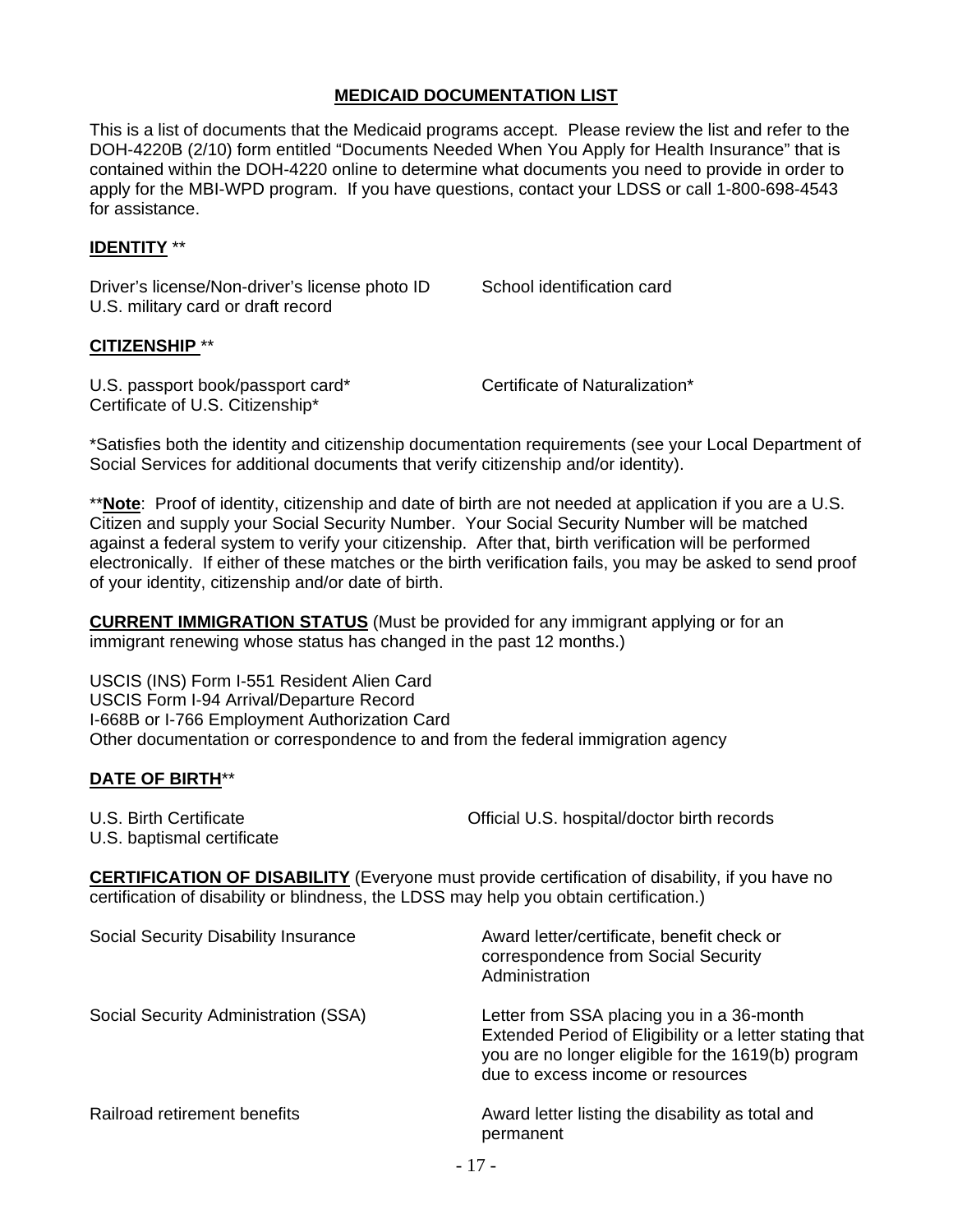| <b>State/Local Disability Review Team Certificate</b>             | Disability Review Team Certificate (LDSS-639)                                                     |
|-------------------------------------------------------------------|---------------------------------------------------------------------------------------------------|
| <b>Certification of blindness</b>                                 | Certification from the Commission for the Blind<br>and Visually Handicapped                       |
| <b>RESIDENCY/HOME ADDRESS</b>                                     | (Everyone must provide proof of residency.)                                                       |
| ID card with address                                              | Postmarked envelope, postcard, or<br>magazine label with name and date                            |
| Driver's license issued within past 6 months                      | Utility bill (gas, electric, cable), bank statement or<br>correspondence from a government agency |
| Letter/lease/rent receipt from the landlord,<br>with home address | Property tax records or mortgage<br>statement                                                     |
| (Everyone must provide proof of income.)<br><b>INCOME</b>         |                                                                                                   |
| Earned Income from Employer                                       | Current paycheck/stubs or letter from employer                                                    |
| Self-Employment Income                                            | Current signed income tax return or record of<br>earnings and expenses                            |
| Rental/Roomer-Boarder Income                                      | Letter from roomer, boarder, tenant or check stub                                                 |
| <b>Unemployment Benefits</b>                                      | Award letter/certificate, benefit check,<br>correspondence from NYS Department of Labor           |
| <b>Private Pensions/Annuities</b>                                 | Statement from pension/annuity                                                                    |
| <b>Social Security</b>                                            | Award letter/certificate, benefit check or<br>correspondence from SSA                             |
| <b>Child Support/Alimony</b>                                      | Letter from the person providing support, letter<br>from court, child support/alimony check stub  |
| <b>Workers' Compensation</b>                                      | Award letter, check stub                                                                          |
| <b>Veteran's Benefits</b>                                         | Award letter, benefit check stub, correspondence<br>from Veteran's Administration                 |
| <b>Military Pay</b>                                               | Award letter, check stub                                                                          |
| Interest/Dividends/Royalties                                      | Statement from bank, Credit Union, or financial<br>institution. Letter from broker                |
| Support from other Family Members                                 | Signed statement or letter from a family member                                                   |
| Income from a Trust                                               | <b>Trust document</b>                                                                             |

#### **RESOURCES**

Resources include: money in a bank or credit union, stocks, bonds, mutual funds, certificates of deposit, money market accounts, trusts, the cash value of life insurance, or property that someone owns. Do not include your home.

If you do not require long-term care services, you may attest to the amount of your resources. If you require community-based long term care services you must provide proof of your current resources.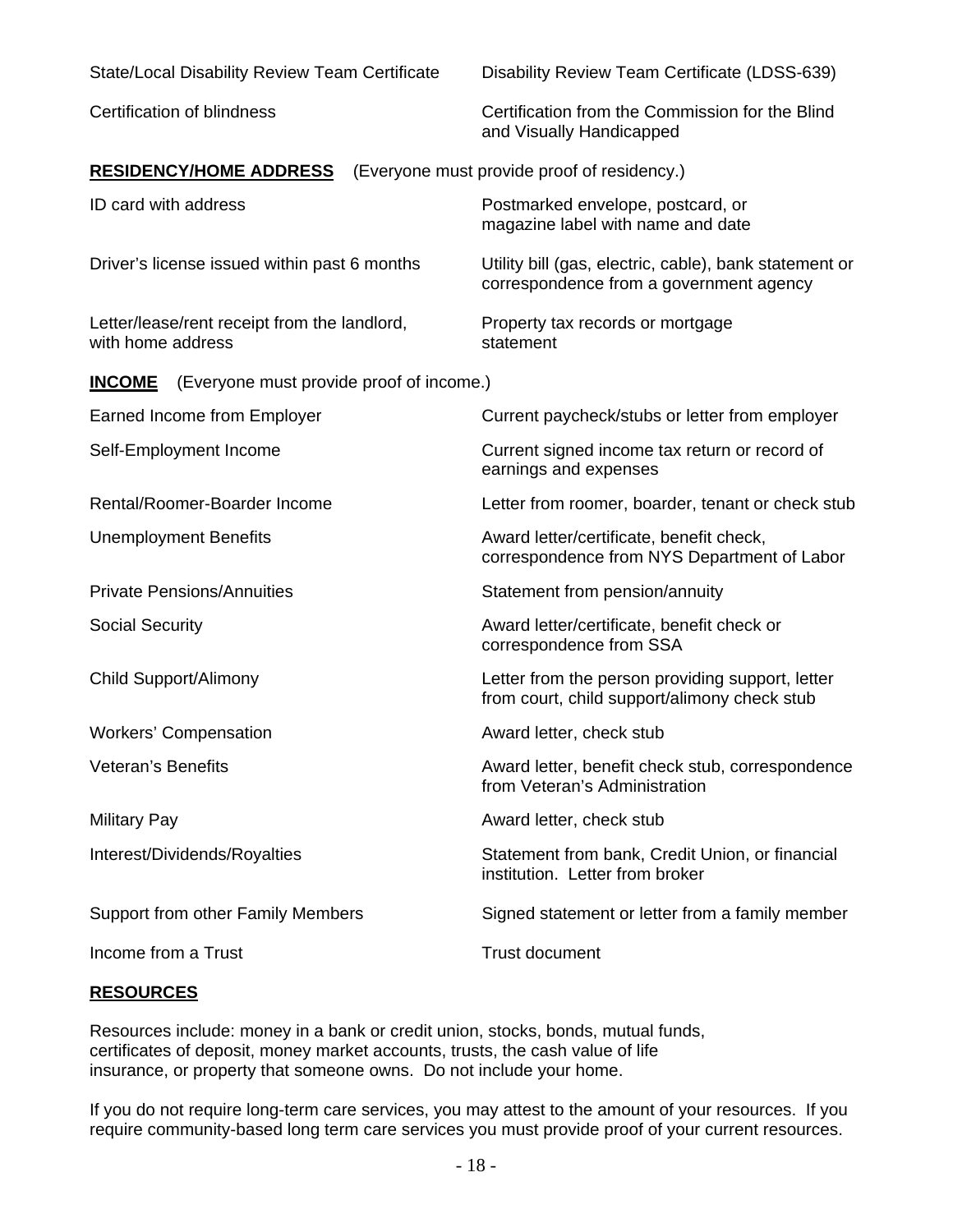Bank statements **Bank** statements **Life insurance policy** Copy of the deed and appraisal for real estate Copies of stocks, bonds, securities other than your home Trust document Burial agreement

#### **HEALTH INSURANCE PREMIUMS** (Provide, if applicable.)

Letter from employer **Premium statement** Pay stub

#### **PRIVATE OR EMPLOYER BASED HEALTH INSURANCE** (Provide, if applicable.)

Insurance policy Premium statement Insurance card Termination letter

**CHILDCARE/DEPENDENT CARE EXPENSES** (Provide, if applicable.)

Written statement from day care center or other child/adult care provider.

#### **PREGNANCY**

If someone is now pregnant, a statement from a medical provider including the expected date of delivery is required, unless you have already given a statement to us. If you do not have this statement when applying, please get it as soon as possible and send it to your worker.

#### **SPECIAL WORK EXPENSE FOR BLIND/DISABLED**

If you are blind or disabled and must pay special non-medical expenses in order to work (for example, you need special equipment or transportation), provide the receipts that show what the expense is and who provides it.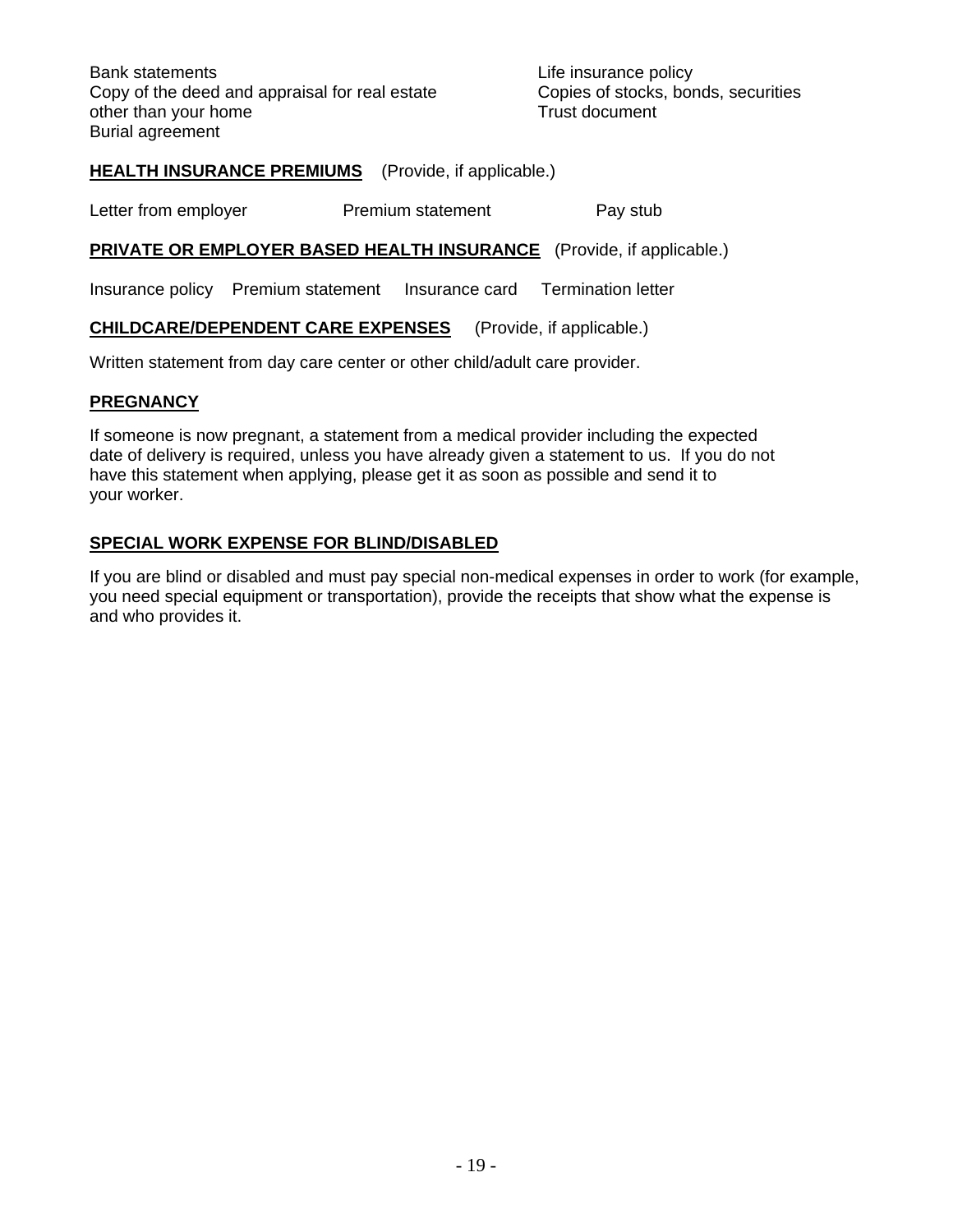| <b>COMPARISON CHART</b>                                                                                                                                                                                                                                                                                                                                                                                                                                                                                                                                                                               |                                                                                                                                                                                                                                                                                                                                                                                                                                                                                                                   |  |
|-------------------------------------------------------------------------------------------------------------------------------------------------------------------------------------------------------------------------------------------------------------------------------------------------------------------------------------------------------------------------------------------------------------------------------------------------------------------------------------------------------------------------------------------------------------------------------------------------------|-------------------------------------------------------------------------------------------------------------------------------------------------------------------------------------------------------------------------------------------------------------------------------------------------------------------------------------------------------------------------------------------------------------------------------------------------------------------------------------------------------------------|--|
| <b>MEDICAID BUY-IN PROGRAM FOR</b><br><b>WORKING PEOPLE WITH DISABILITIES</b><br>(MBI-WPD)                                                                                                                                                                                                                                                                                                                                                                                                                                                                                                            | <b>MEDICARE SAVINGS PROGRAM</b><br>(MSP)                                                                                                                                                                                                                                                                                                                                                                                                                                                                          |  |
| Refer to 04 OMM/ADM-5 for more details of<br>this program.                                                                                                                                                                                                                                                                                                                                                                                                                                                                                                                                            | Refer to 00 OMM/ADM-7 for more details of<br>this program.                                                                                                                                                                                                                                                                                                                                                                                                                                                        |  |
| The MBI-WPD program offers working people<br>with disabilities the opportunity to retain<br>Medicaid health care coverage despite<br>increased income. Certain Medicaid<br>recipients with a spenddown may benefit by<br>switching to this program.<br><b>BENEFIT: Regular Medicaid Coverage</b><br><b>ELIGIBILITY REQUIREMENTS:</b><br>To qualify, an applicant must:<br>Be a New York State resident<br>Be certified disabled by either the<br>$\bullet$<br>Social Security Administration (SSA) or<br>the State Disability Review Team<br>Be at least 16 but under 65 years of<br>$\bullet$<br>age | The Medicare Savings Program administered<br>by Medicaid assists low income people with<br>costs associated with the Medicare Program.<br><b>BENEFIT: Payment of Medicare Premiums</b><br>and in some cases Medicare deductibles<br>and coinsurance<br><b>ELIGIBILITY REQUIREMENTS:</b><br>To qualify, an applicant must:<br>Be a New York State resident<br>$\bullet$<br>Be in receipt of or entitled to Medicare<br>Part A<br>Meet certain income levels (which are<br>lower than the MBI-WPD income<br>levels) |  |
| Work in a paid position<br>$\bullet$<br>Have total net income at or below<br>$\bullet$<br>250% of the FPL and non-exempt<br>resources that do not exceed \$20,000<br>for an individual and \$30,000 for a<br>couple<br>Pay a premium if required<br>(Currently there is a moratorium on<br>premium payments.)<br><b>PROGRAM INFORMATION:</b>                                                                                                                                                                                                                                                          | <b>PROGRAM INFORMATION:</b><br>The categories under the Medicare Savings<br>Program are:<br><b>Qualified Medicare Beneficiary (QMB)</b><br>Specified Low Income Medicare<br><b>Beneficiary (SLIMB)</b><br><b>Qualified Individual</b><br>Qualified Disabled Working Individual<br>(QDWI). This program pays for Part A<br>premium only. The applicant cannot<br>be eligible for Medicaid and must have                                                                                                            |  |
| Case processing and eligibility<br>determination is the responsibility of<br><b>Local Departments of Social Services</b><br>(LDSS)<br>Disability reviews for this program are<br>performed by the State Disability Review<br>Team.                                                                                                                                                                                                                                                                                                                                                                    | resources at or below \$4,000 for a<br>single individual and \$6,000 for a<br>couple.<br>LDSS is responsible for the eligibility<br>determination and identification on the<br>computer system.                                                                                                                                                                                                                                                                                                                   |  |